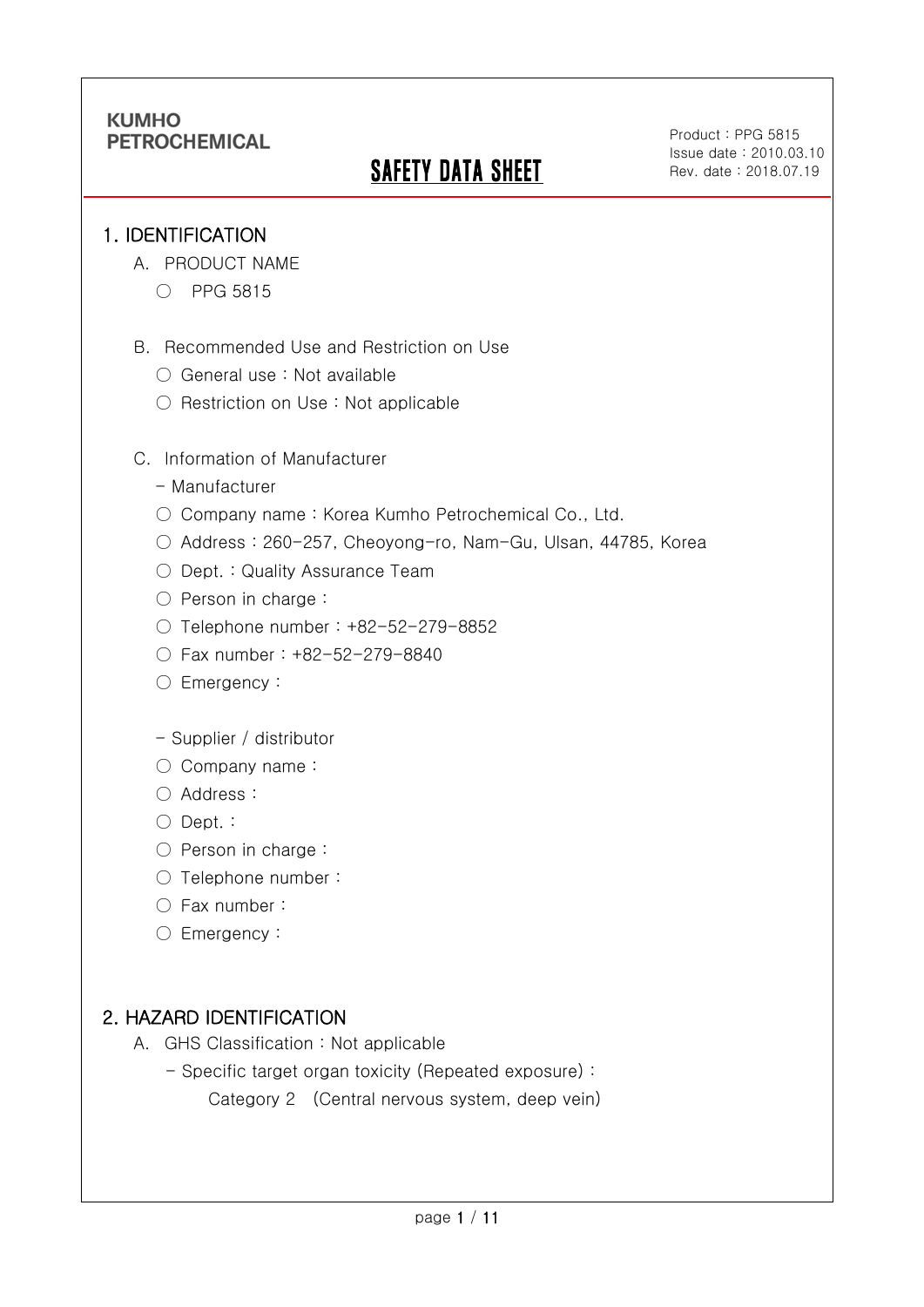Ī

# **SAFETY DATA SHEET**

Product : PPG 5815 Issue date : 2010.03.10 Rev. date : 2018.07.19

.

- B. GHS label elements
	- Hazard symbols :



- $\bigcirc$  Signal word : Warning
- Hazard statement :
- H373 May cause damage to central nervous system, deep vein through prolonged or repeated exposure
- Precautionary statements :
	- Prevention
		- P260 Do not breathe dust/fume/gas/mist/vapours/spray.
	- Response
		- P314 Get medical advice/attention if you feel unwell.
	- Storage
		- Not applicable
	- Disposal
		- P501 Dispose of contents/container in accordance with local/regional/ national/international regulation.
- C. Other hazards which do not result in classification :
	- NFPA rating: (0~4 steps) : Health=1, Flammability=1, Reactivity=0

### 3. COMPOSITION/INFORMATION ON INGREDIENTS

| Chemical name                                                              | CAS No./ECL No./EINECS No.    | $Contents$ %) |
|----------------------------------------------------------------------------|-------------------------------|---------------|
| Polypropylene Glycol                                                       | 25322-69-4/KE-20228/500-039-8 | 99.9          |
| Additives                                                                  | Proprietary                   | $0.1 - 2$     |
| * Reference No.: ECL(Registration number of Korean Existing Chemical List) |                               |               |
| EINECS (Registration number of Europe Existing Chemical List)              |                               |               |
|                                                                            |                               |               |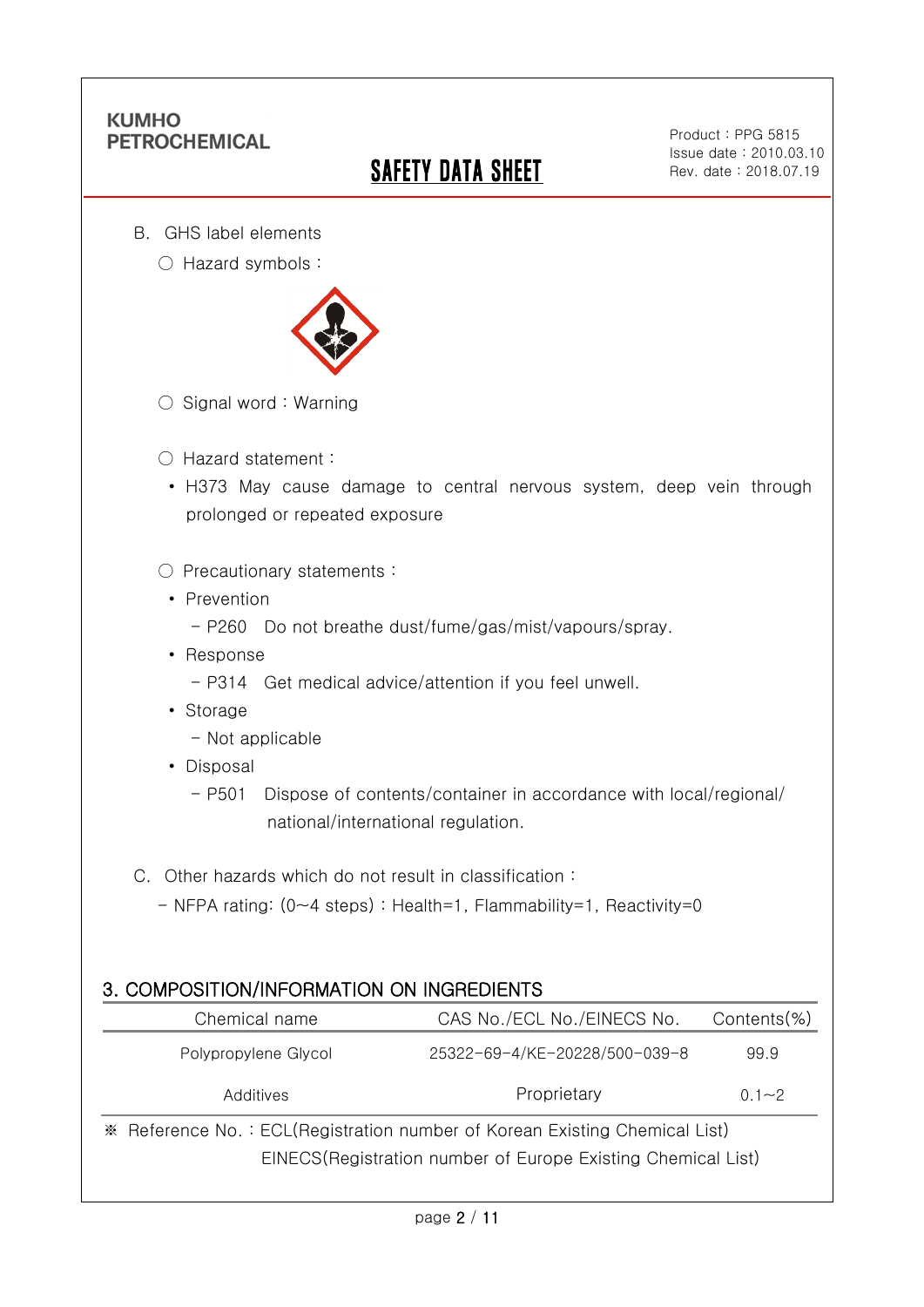Ī

# SAFETY DATA SHEET

Product : PPG 5815 Issue date : 2010.03.10 Rev. date : 2018.07.19

.

### 4. FIRST-AID MEASURES

- A. Eye Contact :
	- Immediately flush eyes with plenty of water at least 15minutes.
	- If irritation persists, get a doctor's examination.
- B. Skin Contact :
	- Wash the contaminated skin area with running water.
	- If irritation persists, get a doctor's attention.

#### C. Inhalation :

- Remove victim to fresh air immediately.
- Take Artificial respiration if not breathing.
- Use respirator when breathing is difficult.
- Get medical attention.
- D. Ingestion :
	- Do not induce vomiting.
	- Do not feed anything if that is not conscious.
	- Give 2~4 cups water or milk if conscious.
	- Get medical attention.
- E. Delay and immediate effects and also chronic effects from short and long term exposure : Not available
- F. Notice to Physician :
	- Treatment may vary with condition of victim and specifics of incident.

### 5. FIRE FIGHTING MEASURE

- A. Suitable (Unsuitable) extinguishing media :
	- $\circ$  Extinguishing media: Carbon Dioxide, dry chemical, foam.
	- Unsuitable Extinguishing media : Do not use direct water.
	- Large fire : Alcohol-resistant foam.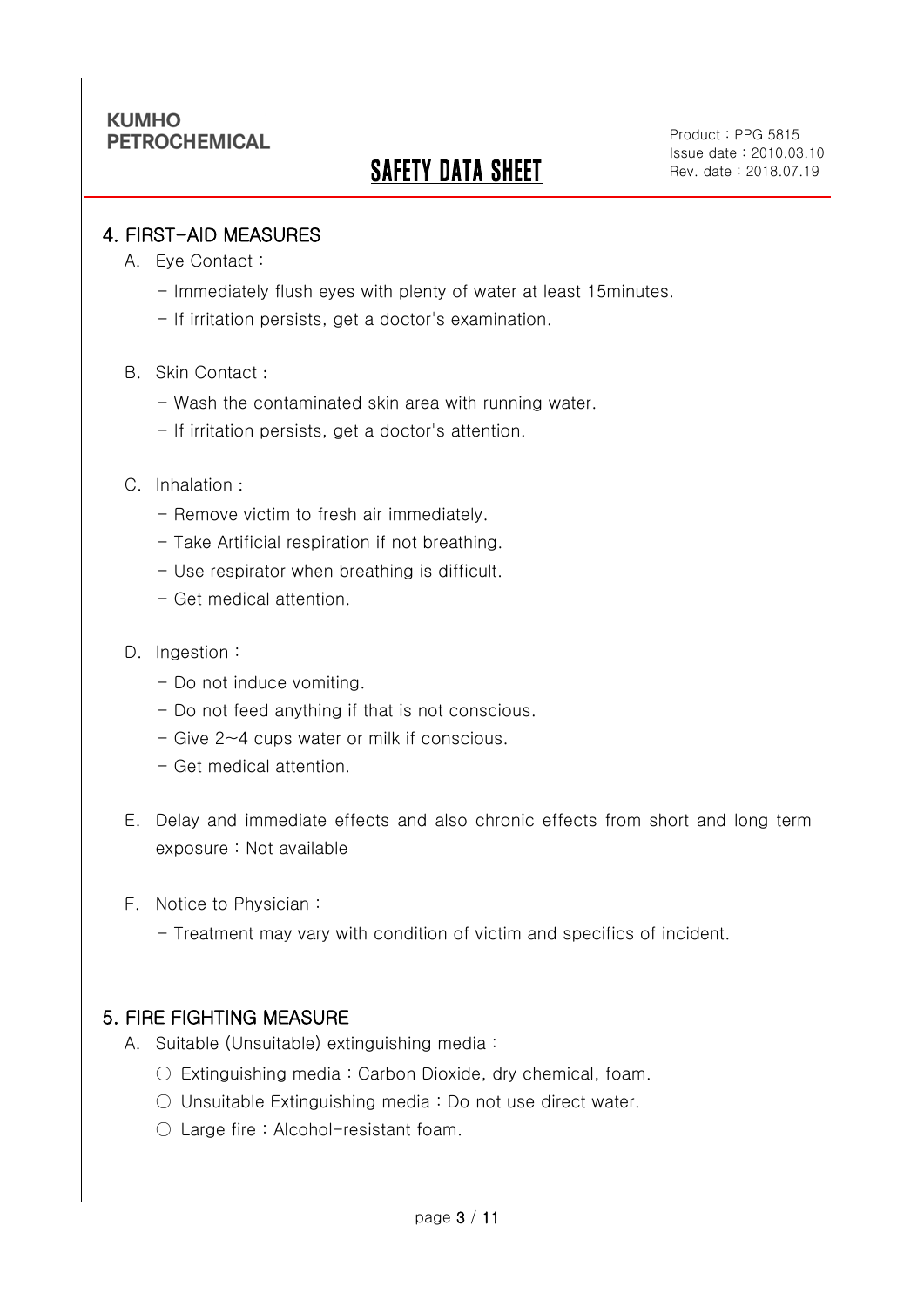Ī

# SAFETY DATA SHEET

Product : PPG 5815 Issue date : 2010.03.10 Rev. date : 2018.07.19

.

- B. Specific hazards arising from the chemical
	- Combustion: Carbon dioxide, carbon monoxide
	- Levels of fire hazard :
		- There is potential for caused by the fire that irritating or toxic gases.
		- Vapors are heavier than air.
		- Containers may rupture or explode if exposed.
- C. Fire fighting procedures and equipments :
	- Wear appropriate personal protective equipment(see section 8. EXPOSURE CONTROLS/PERSONAL PROTECTION).
	- Use water spray to keep fire-exposed containers cool.
	- Move container from fire area if it can be done without risk.
	- Suppression using water can be spread fire.
	- Avoid inhalation of substance itself or combustion.
	- Stay upwind and keep out of low areas.

### 6. ACCIDENTAL RELEASE MEASURES

- A. Personal Precautions, Protective Equipment and Emergency procedures :
	- Perform in accordance with 「 See section 8. EXPOSURE CONTROLS / PERSONAL PROTECTION」. Put on appropriate personal protective equipment.
	- Avoid contact with eyes and skin.
	- Avoid inhalation of substance itself or combustion.
	- Evacuation against the wind.
	- Avoid contact with heat, sparks, flame or other ignition sources.
- B. Environmental Precautions
	- Avoid dispersal of spilt material and runoff and contact with waterways, drains and sewers. If large spills, advise emergency services.
- C. Methods and materials for containment and cleaning up :
	- $\bigcirc$  For small spills.
		- Remove all sources of ignition.
		- Absorb for use sand or other non-combustible material.
		- Ventilate leak areas and clearing leak area.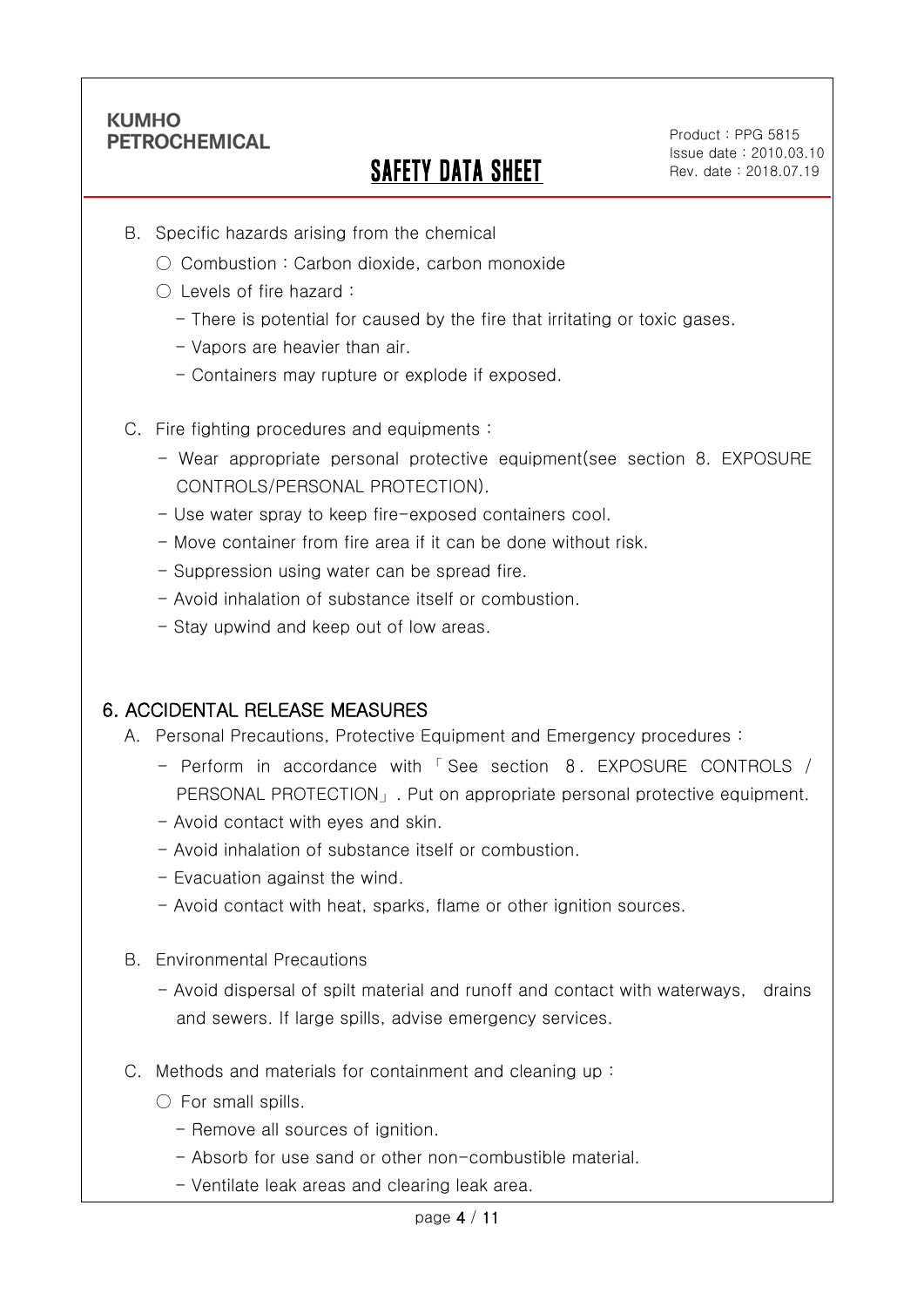Ī

# SAFETY DATA SHEET

Product : PPG 5815 Issue date : 2010.03.10 Rev. date : 2018.07.19

.

 $\bigcirc$  For large spills.

- Remove all sources of ignition.
- Dike to prevent flowing into the nearby river and reservoir.
- Avoid entering to sewers or water system.
- Absorb for use sand or other non-combustible material.
- Appropriate container for disposal of spilled material collected.

## 7. HANDLING AND STORAGE

- A. Handling :
	- Perform in accordance with 「 See section 8. EXPOSURE CONTROLS / PERSONAL PROTECTION」. Put on appropriate personal protective equipment.
	- Handle in a well-ventilated place.
	- Avoid contact with heat, sparks, flame or other ignition sources.
	- Remove all sources of ignition.
	- Wash thoroughly after handling.
- B. Storage Precautionary Statements :
	- Do not store where the moisture.
	- Store in a cool, dry, location and avoid heat.

#### 8. EXPOSURE CONTROLS/PERSONAL PROTECTION

- A. Exposure limit
	- Exposure limit under ISHL : Not applicable
	- ACGIH : Not applicable
	- Biological exposure limits : Not applicable
- B. Engineering Controls
	- A system of local and/or general exhaust is recommended to keep employee exposures above the Exposure Limits. Local exhaust ventilation is generally preferred because it can control the emissions of the contaminant at its source, preventing dispersion of it into the general work area. The use of local exhaust ventilation is recommended to control emissions near the source.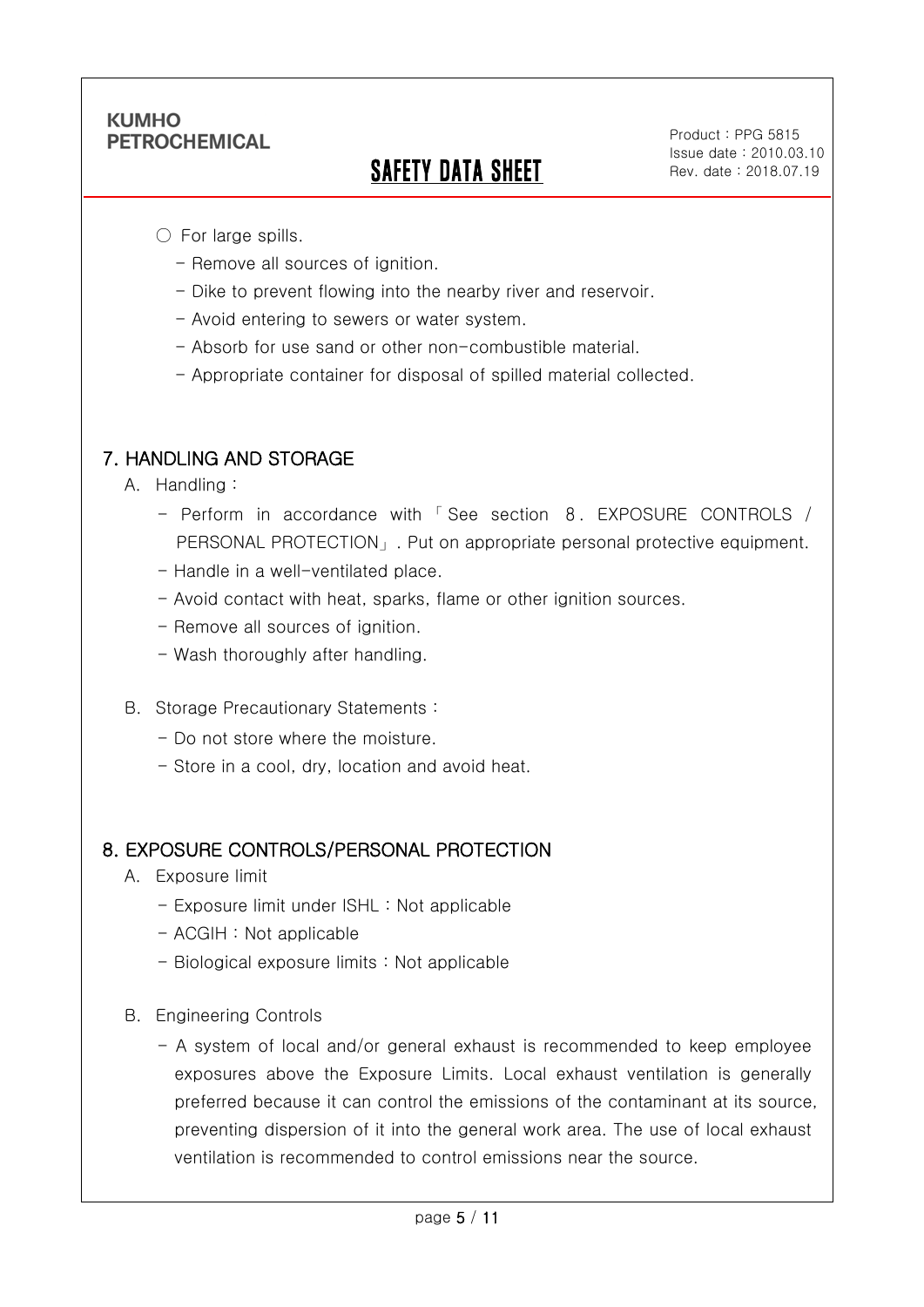Ī

# SAFETY DATA SHEET

Product : PPG 5815 Issue date : 2010.03.10 Rev. date : 2018.07.19

.

- C. Personal Protective Equipment :
	- O Respiratory Protection : Use the respirator be given official approval by Korea Occupational Safety & Health Agency. Under conditions of frequent use or heavy exposure, Respiratory protection may be needed. Respiratory protection is ranked in order from minimum to maximum. Consider warning properties before use.
		- ※ When take shelter
			- Any chemical cartridge respirator with organic vapour cartridge(s).
		- Any chemical cartridge respirator with a full facepiece and organic vapour cartridge(s).
		- Any air-purifying respirator with a full facepiece and an organic vapour canister.
		- ※ For Unknown Concentration or Immediately Dangerous to Life or Health
		- Self-contained breathing apparatus (pressure-demand or other positive-pressure mode in combination), supplied-air respirator with full facepiece.
	- Eye Protection : Wear primary eye protection such as splash resistant safety goggles with a secondary protection faceshield. Provide an emergency eye wash station and quick drench shower in the immediate work area.
	- O Hand Protection : Wear chemical resistant protected gloves if there is hazard potential for direct skin contact. Wear heat resistant protected gloves to withstand the temperature of molten product.
	- Body Protection : Wear chemical resistant protected clothing if there is hazard potential for direct contact.

### 9. PHYSICAL AND CHEMICAL PROPERTIES

- A. Appearance : liquid
- B. Odor : Mild odor
- C. Odor threshold : Not available
- D. pH : Not applicable
- E. Melting point/Freezing point : Not available
- F. Initial Boiling Point/Boiling Ranges : Not available
- G. Flash point : 239℃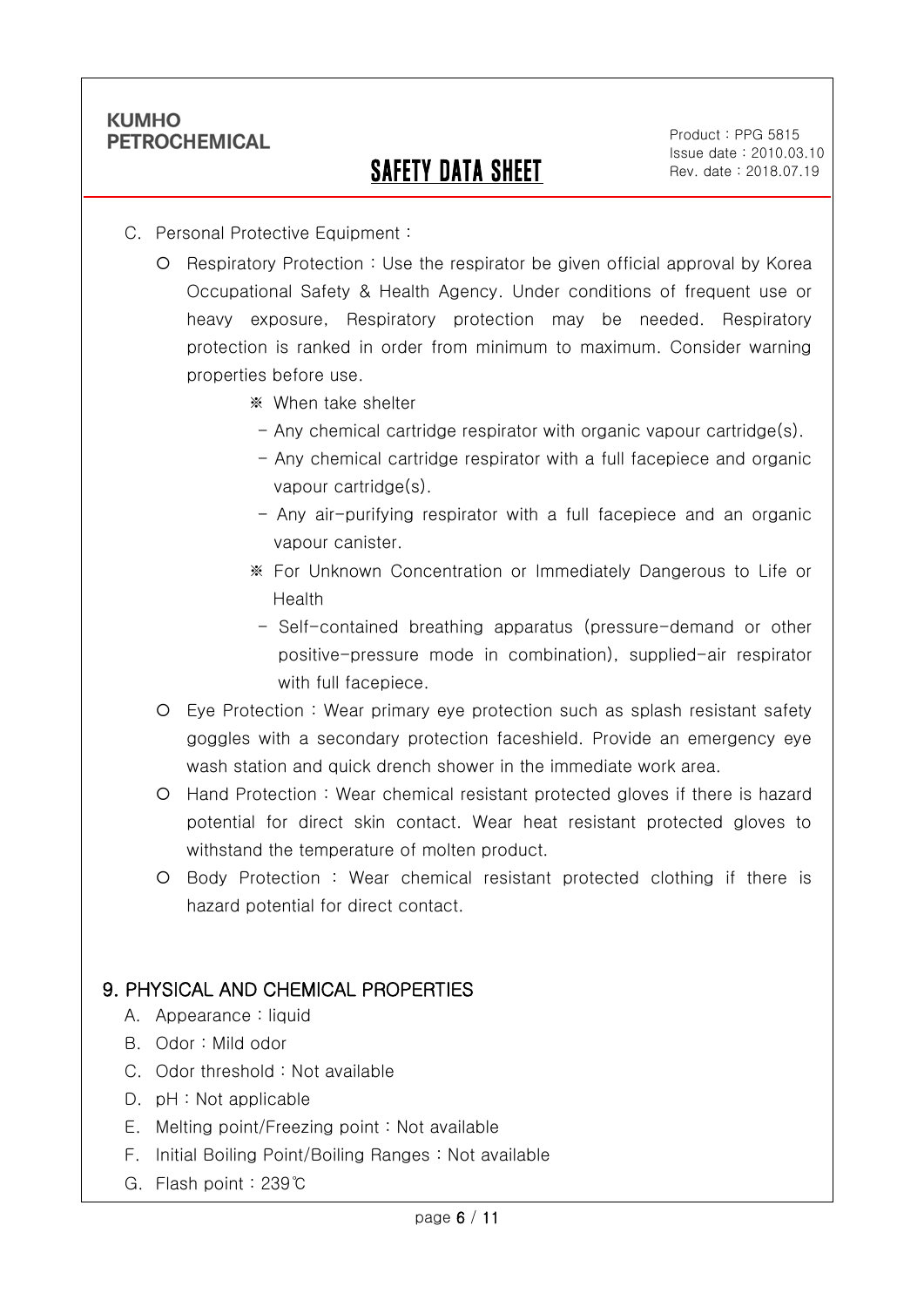Ī

# SAFETY DATA SHEET

Product : PPG 5815 Issue date : 2010.03.10 Rev. date : 2018.07.19

.

- H. Evapourating Rate : Not available
- I. Flammability(solid, gas) : Not available
- J. Upper/Lower Flammability or explosive limits : Not available
- K. Vapour pressure  $:$  > 1.0
- L. Solubility : Insoluble
- M. Vapour density(Air=1) : Not applicable
- N. Relative density : 1.005~1.010
- O. Partition coefficient of n-octanol/water : Not available
- P. Autoignition Temperature : Not available
- Q. Decomposition Temperature : Not applicable
- R. Viscosity : 1150~1250cps at 25℃
- S. Molecular weight : 6000g/mol

# 10. STABILITY AND REACTIVITY

- A. Stability
	- This material is stable under recommended storage and handling conditions
- B. Possibility of Hazardous Reaction
	- Will not occur.
- C. Conditions to Avoid
	- High temperature.
- D. Materials to Avoid
	- Strong acids, strong oxidizing agents, alkali or alkaline substances (copper, zinc or brass)
- E. Hazardous Decomposition Products
	- Carbon monoxide, carbon dioxide

# 11. TOXOCOLOGICAL INFORMATION

- A. Information on the likely routes of exposure
	- (Respiratory tracts) : Not applicable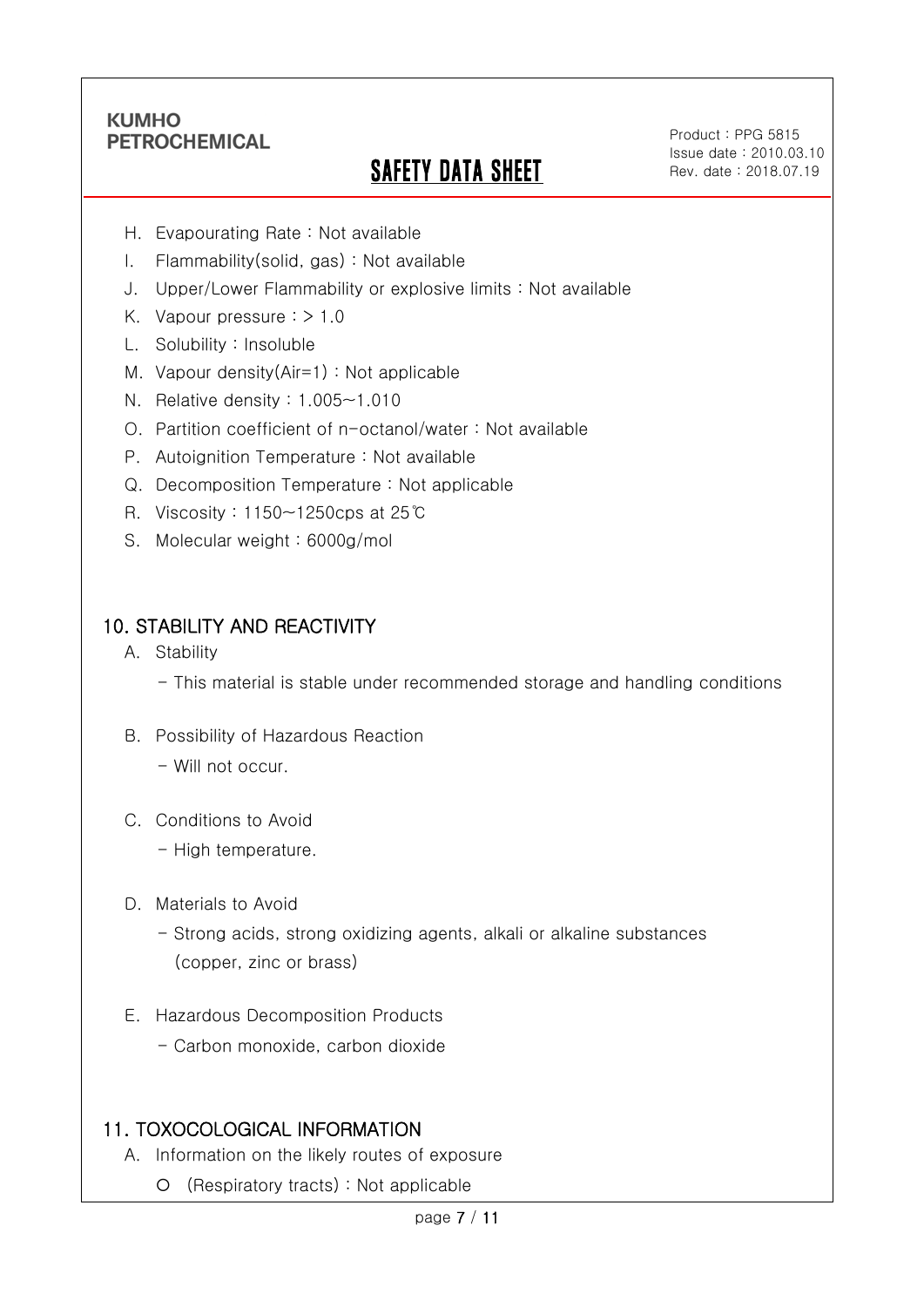Ī

# SAFETY DATA SHEET

Product : PPG 5815 Issue date : 2010.03.10 Rev. date : 2018.07.19

.

- (Oral) : Not applicable
- (Eye ∙ Skin) : Not applicable
- B. Delayed and immediate effects and also chronic effects from short and long term exposure
	- Acute toxicity : Not available
	- O Skin corrosion/irritation : Not available
	- O Serious eye damage/irritation : Not available
	- O Respiratory sensitization : Not available
	- O Skin sensitization : Not available
	- Carcinogenicity : Not available
	- Germ cell mutagenicity : Not available
	- O Reproductive toxicity : Not available
	- Specific target organ toxicity(single exposure) : Not available
	- Specific target organ toxicity(repeated exposure) : Category 2

(Central nervous system, deep vein)

- Aspiration hazard : Not available
- Chronic effect : Not available
- C. Calculation the classification of the mixture(acute toxicity estimate calculation etc.) : Not applicable

#### 12. ECOLOGICAL INFORMATION

- A. Ecotoxicity : Not available
- B. Persistence and degradability : Not available
- C. Bioaccumulative potential : Not available
- D. Mobility in soil : Not available
- E. Other adverse effects : Not available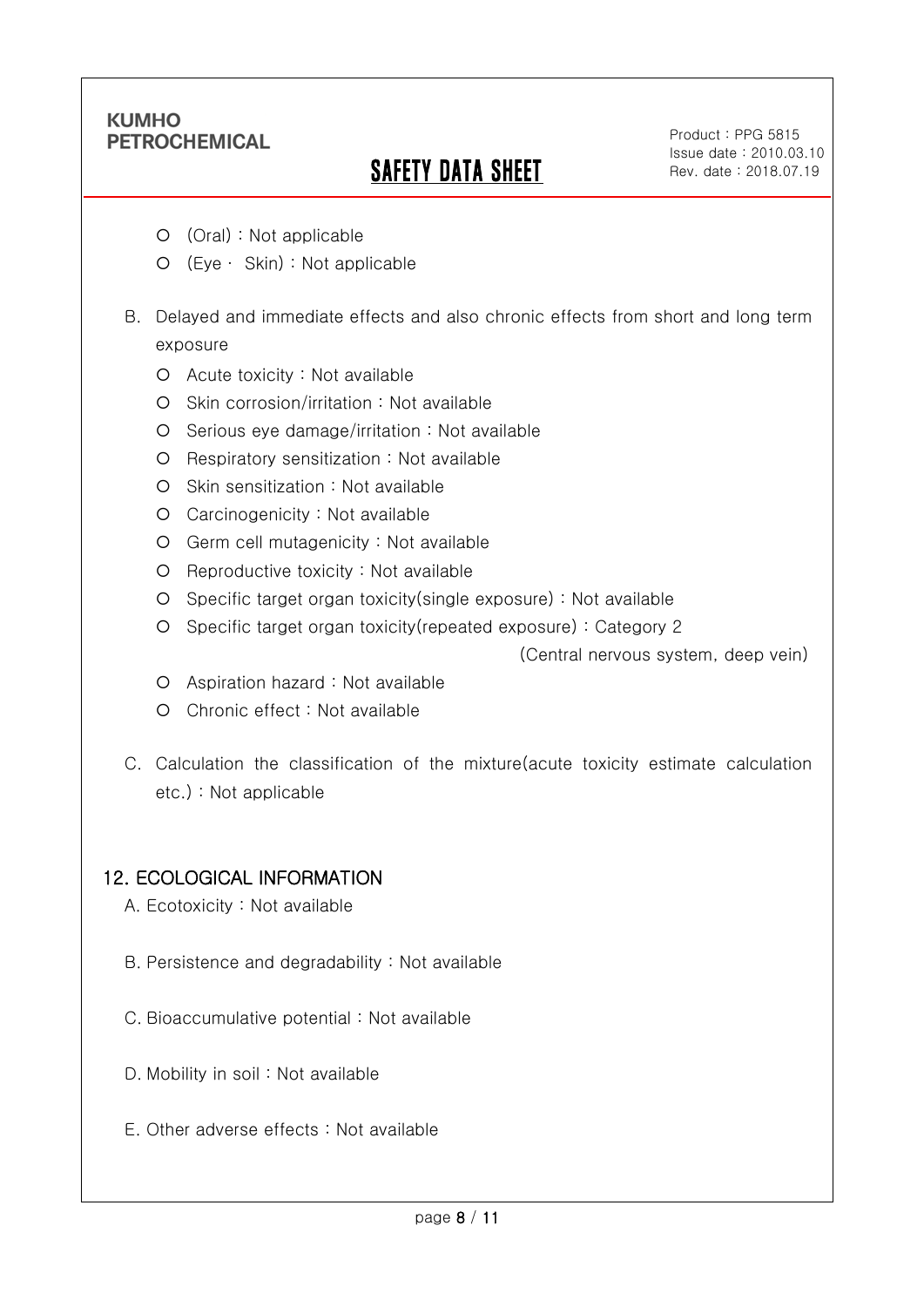Ī

# **SAFETY DATA SHEET**

Product : PPG 5815 Issue date : 2010.03.10 Rev. date : 2018.07.19

.

### 13. DISPOSAL CONSIDERATION

A. Disposal methods

- The user of this product must properly characterize the waste/container generated from the use of this product in accordance with all applicable federal, state and/or local laws and regulations in order to determine the proper disposal of the waste in accordance with all applicable federal, state and/or local laws and regulations.

B. Special precautions for disposal :

- The user of this product must disposal by oneself or entrust to waste disposer or person who other' s waste recycle and dispose, person who establish and operate waste disposal facilities.
- Dispose of waste in accordance with local regulation.

### 14. TRANSPORT INFORMATION

A. UN number : Not regulated for transport of dangerous goods

- B. Proper shipping name : Not applicable
- C. Hazard class : Not applicable
- D. Packing group : Not applicable
- E. Marine pollutant : Not applicable
- F. Special precautions for user related to transport or transportation measures :
	- 1) EmS FIRE SCHEDULE : F-A
	- 2) EmS SPILLAGE SCHEDULE : S-F
- G. IATA Transport : Not Classified as dangerous for IATA Transport

# 15. REGULATORY INFORMATION

A. Korea Industry Safety and Health Law (ISHL) :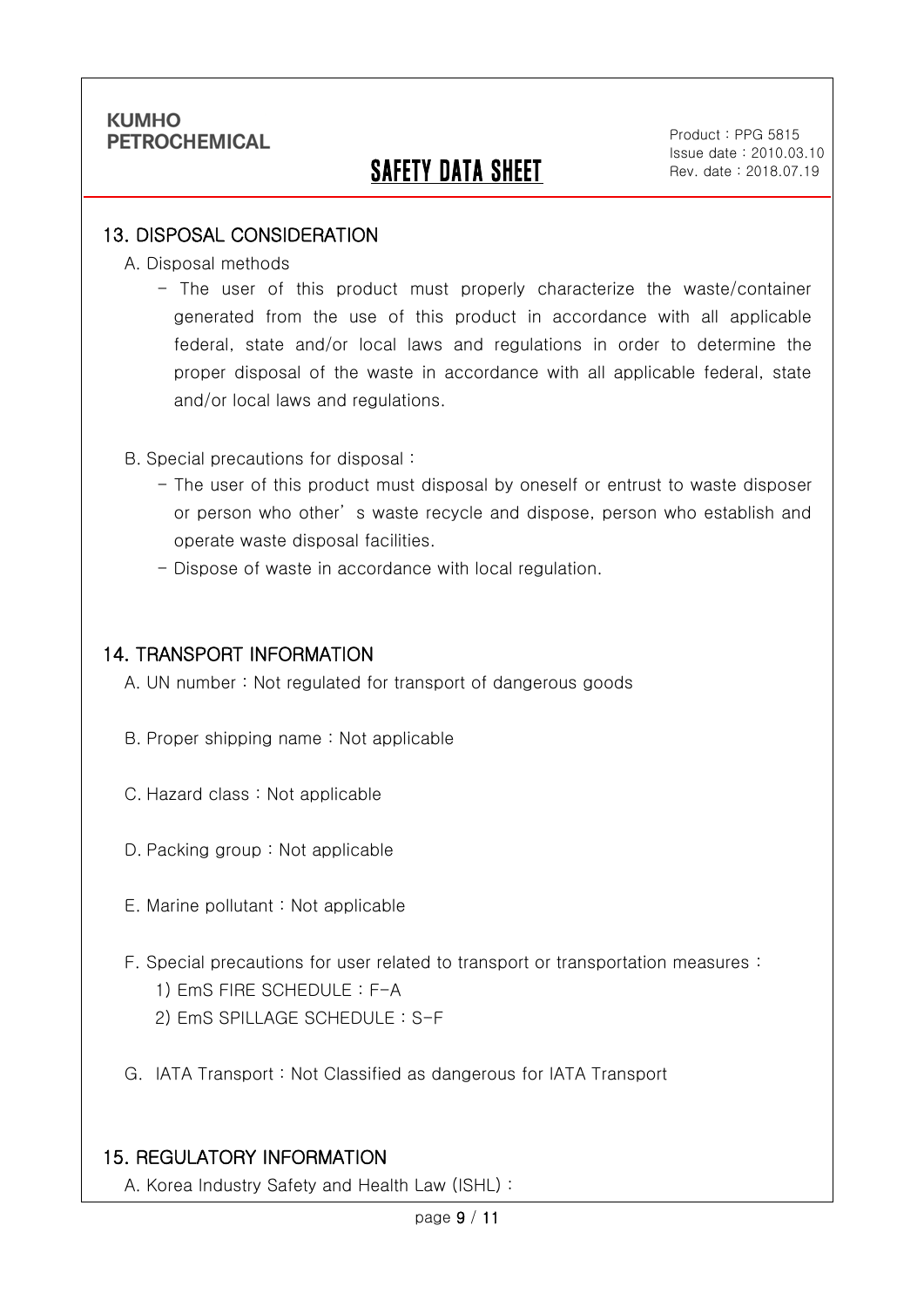Ī

# SAFETY DATA SHEET

.

- $\circ$  This product is subject to the chemical for classification and labeling under ISHL Article 41.
- B. The Toxic Chemical Control Act in Korea(TCCA)
	- $\circ$  This product is not classified as Toxic chemical and Observational chemical under TCCA Article 2.3. and 2.4.
	- $\circlearrowright$  Toxic Release Inventory (TRI) Chemicals : Not regulated
- C. Dangerous goods Safety Management Law in Korea :
	- $\circ$  Dangerous goods Class 4 flammable liquid, Petroleum Class 4 (Storage volume limit: 6000 L)
- D. US regulations
	- OSHA regulation (29CFR1910.119) : Not applicable
	- CERCLA section 103 (40CFR302.4) : Not applicable
	- $\circ$  EPCRA section 302(40CFR355.30) : Not applicable
	- $\circ$  EPCRA section 304(40CFR355.40) : Not applicable
	- $\circ$  EPCRA section 313(40CFR372.65) : Not applicable
- E. Other local or international regulation
	- POPs Management Law : Not applicable
	- Rotterdam Convention on Harmful Chemicals & Pesticides : Not applicable
	- Stockholm Convention on Persistent Organic Pollutants : Not applicable
	- Montreal Protocol on Substances That Deplete the Ozone Layer : Not applicable
	- Information of EU Classification : Not classified

# 16. OTHER INFORMATION

A. Reference

- This MSDS is prepared in accordance with ISHL Article 41 and MOL Notification No. 09-68 in Korea and consider the internal regulations by Korea Kumho Petrochemical Co., Ltd.
- B. Issue date : 2010. 03. 10
- C. Revision number and Last revised:  $6<sup>th</sup>$ . 2018. 07. 19